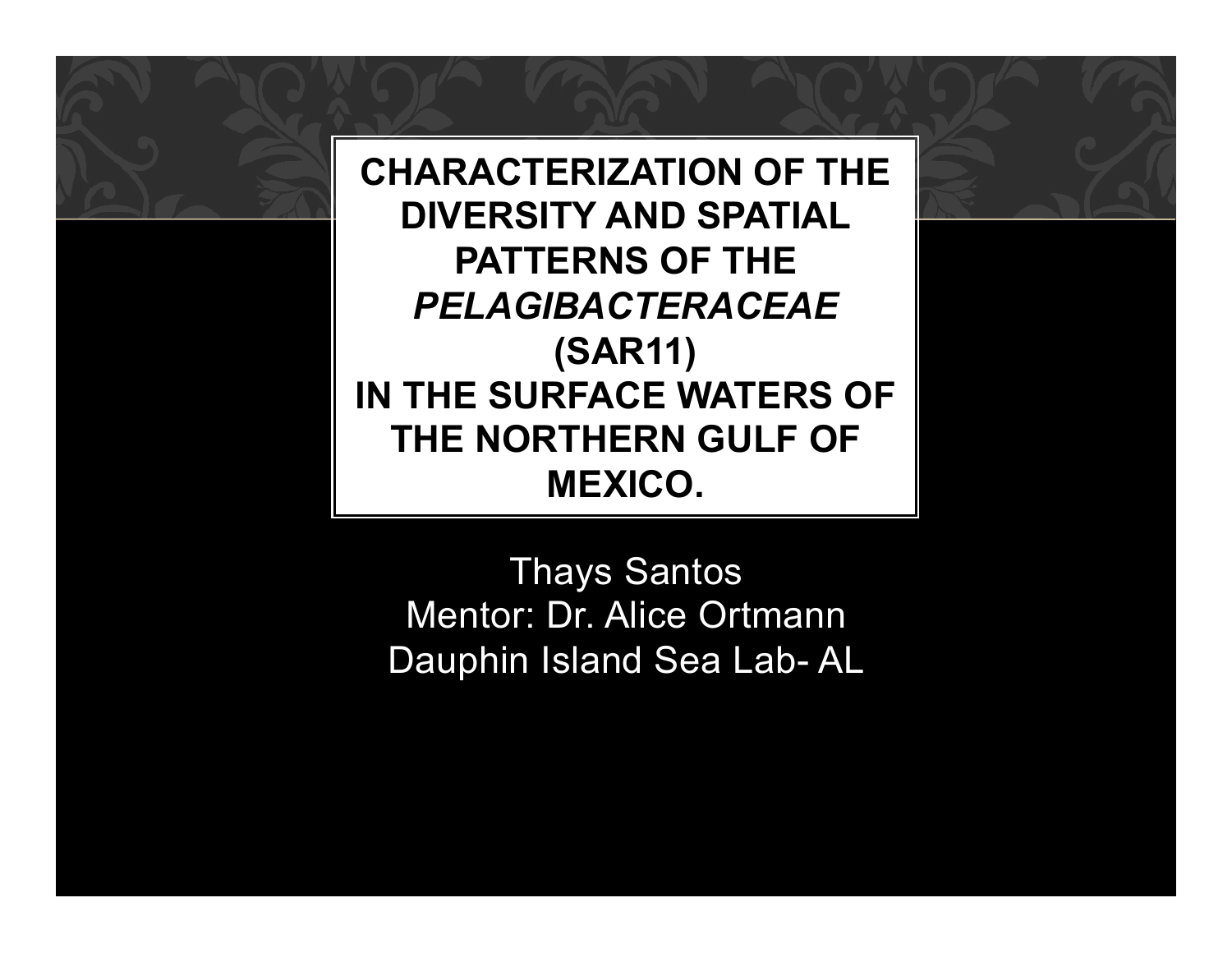



Exchange Student from Federal University of Maranhao - Brazil;

 $\bullet$  Oceanography;

- v Funded by: Brazilian Scientific Mobility Program (BSMP);
- $\cdot$  University of Maine United States;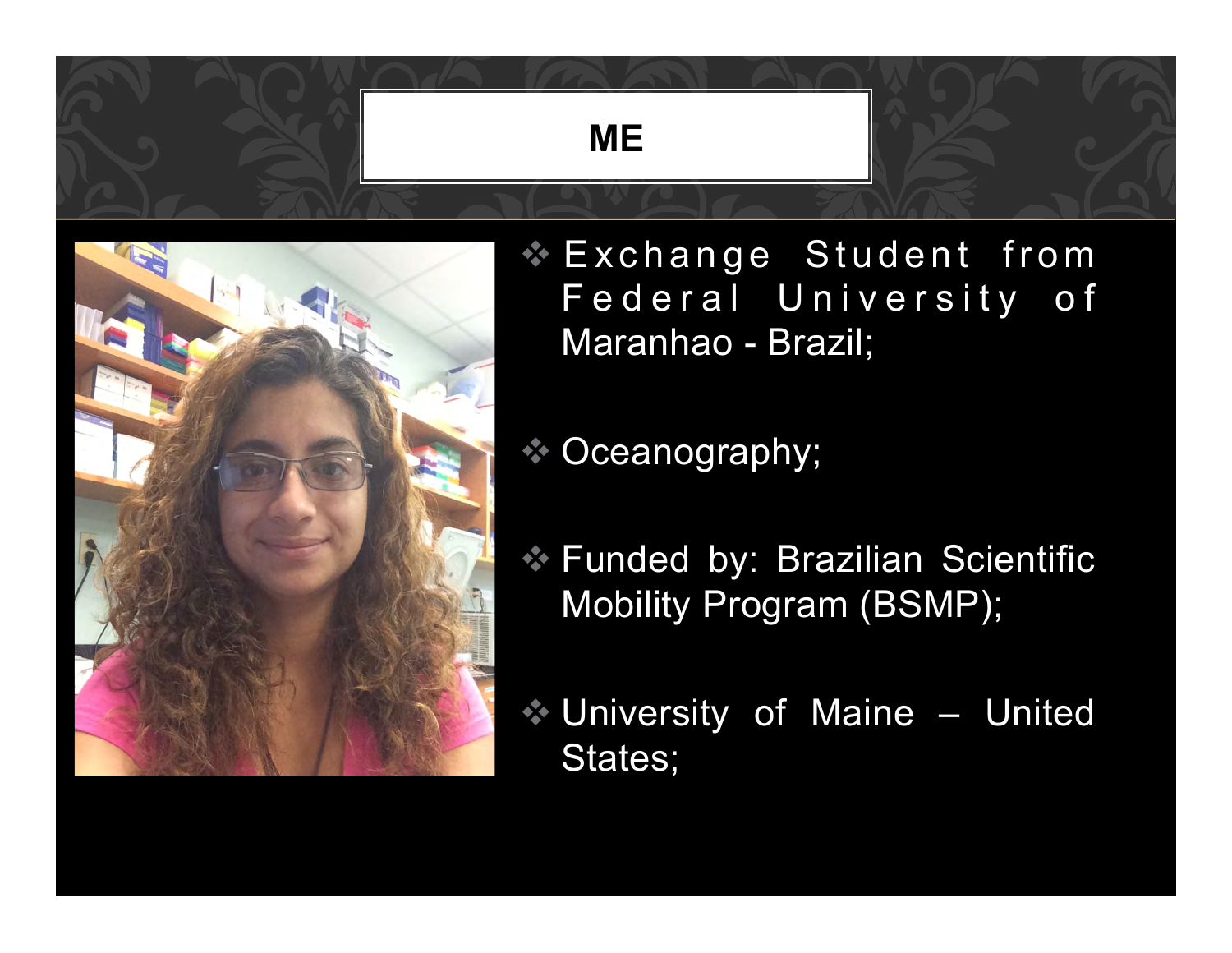# **ALICE ORTMANN, Ph.D. MENTOR**



v **Assistant Professor**  University of South Alabama Department of Marine Sciences

#### v **Education:**

Ph.D., University of British Columbia, Vancouver, BC, Canada, 2005;

v **Area of Expertise :** Microbiology

#### **Projects:**

Diversity and ecological roles of marine microbes including Bacteria, Archaea and their viruses using both culturebased and molecular biology techniques.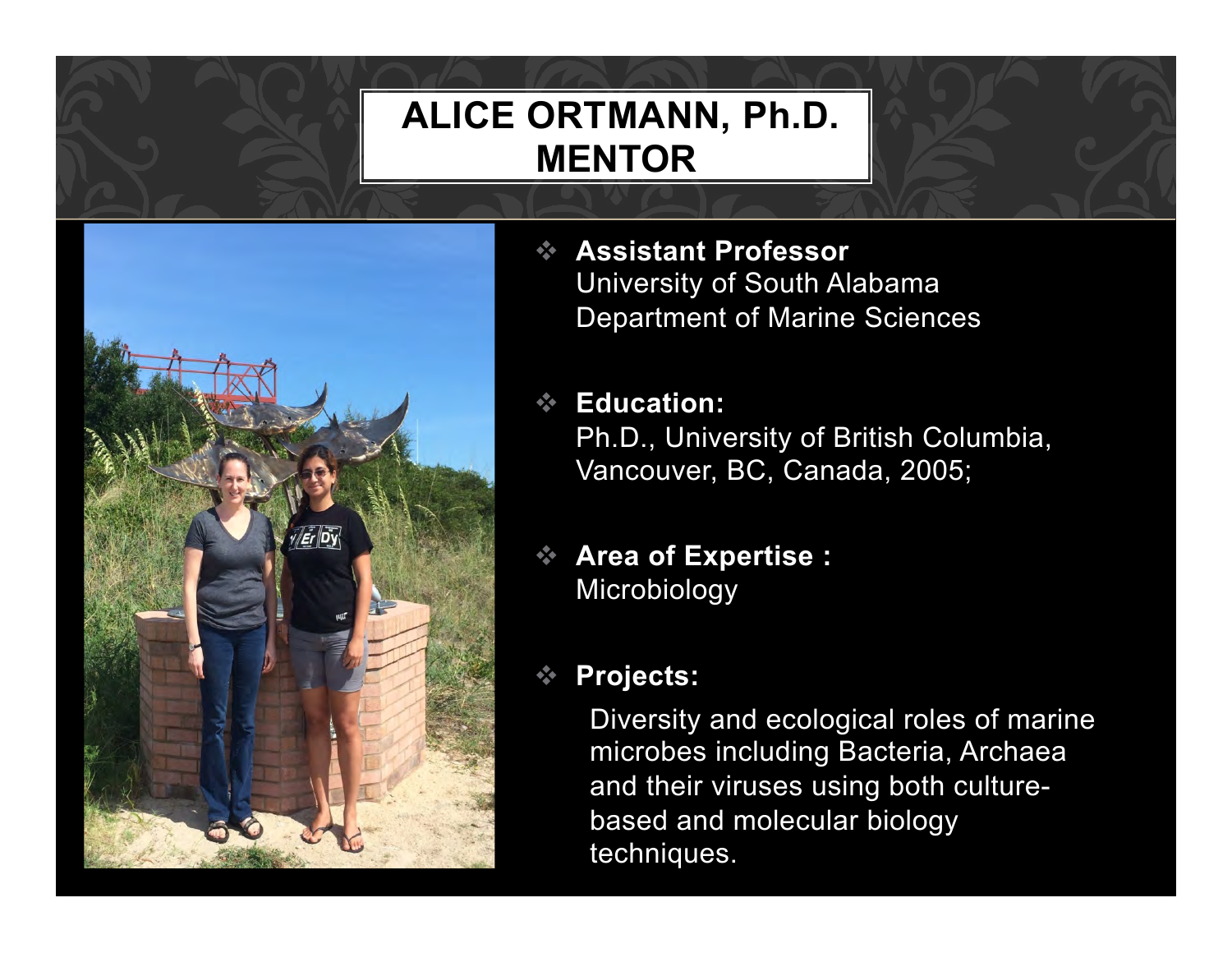### **FAMILY**   *PELAGIBACTERACEAE (SAR11)*



"The ubiquitous SAR11 bacterial clade is the most abundant type of organism in the world's oceans, but the reasons for the its success are not fully elucidated" (Brown et al 2012).

Limited nutrient conditions;

Carbon cycle.

**SAR-11** 

*Pelagibacter ubique*  Source: The National Science Foundation (www.nsf.gov)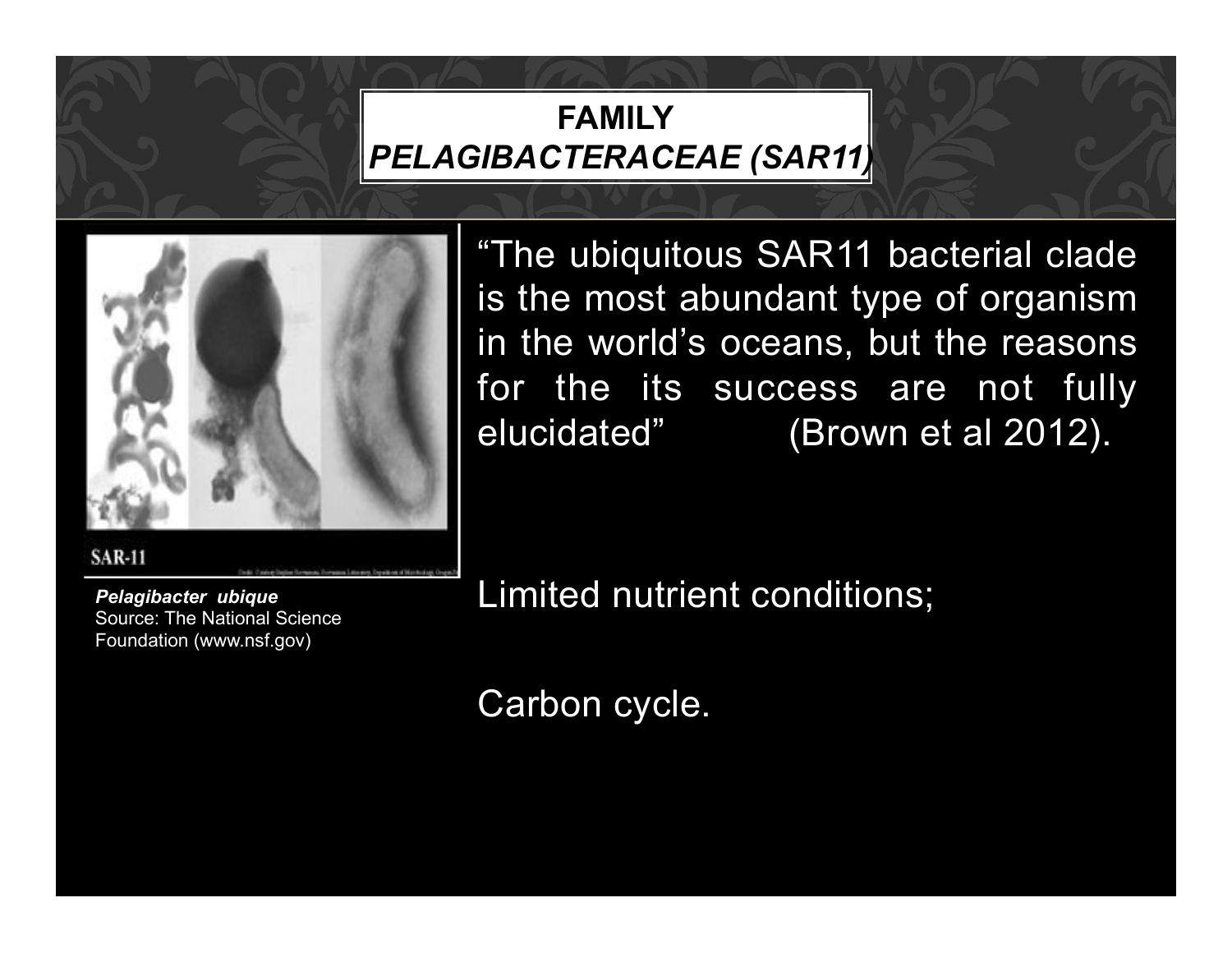### **5 SAR11 CLADES**



v*Clade;* 

### v*Subclade;*

v*Operational taxonomic units: OTU.* 

Maximum likelihood 16S rRNA gene phylogenetic tree.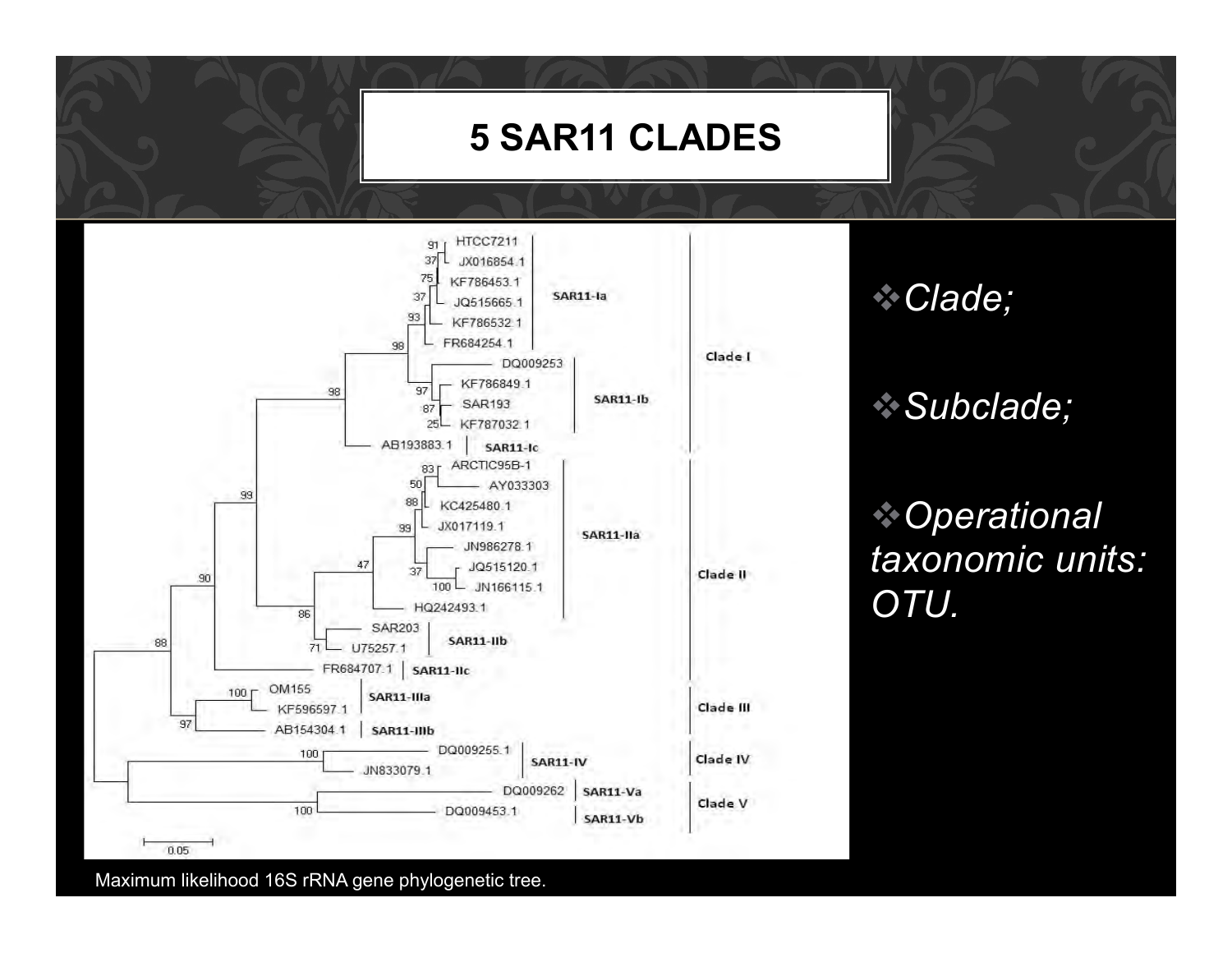### **OBJECTIVE**



vIdentify the dominant SAR11 subclade in the surface water population;

*Pelagibacter ubique*. Source: Office of Biological & Environmental Research.



*Pelagibacter ubique*. Source: Center for microbial oceanography.

Spatial patterns of the SAR11 clade/subclade.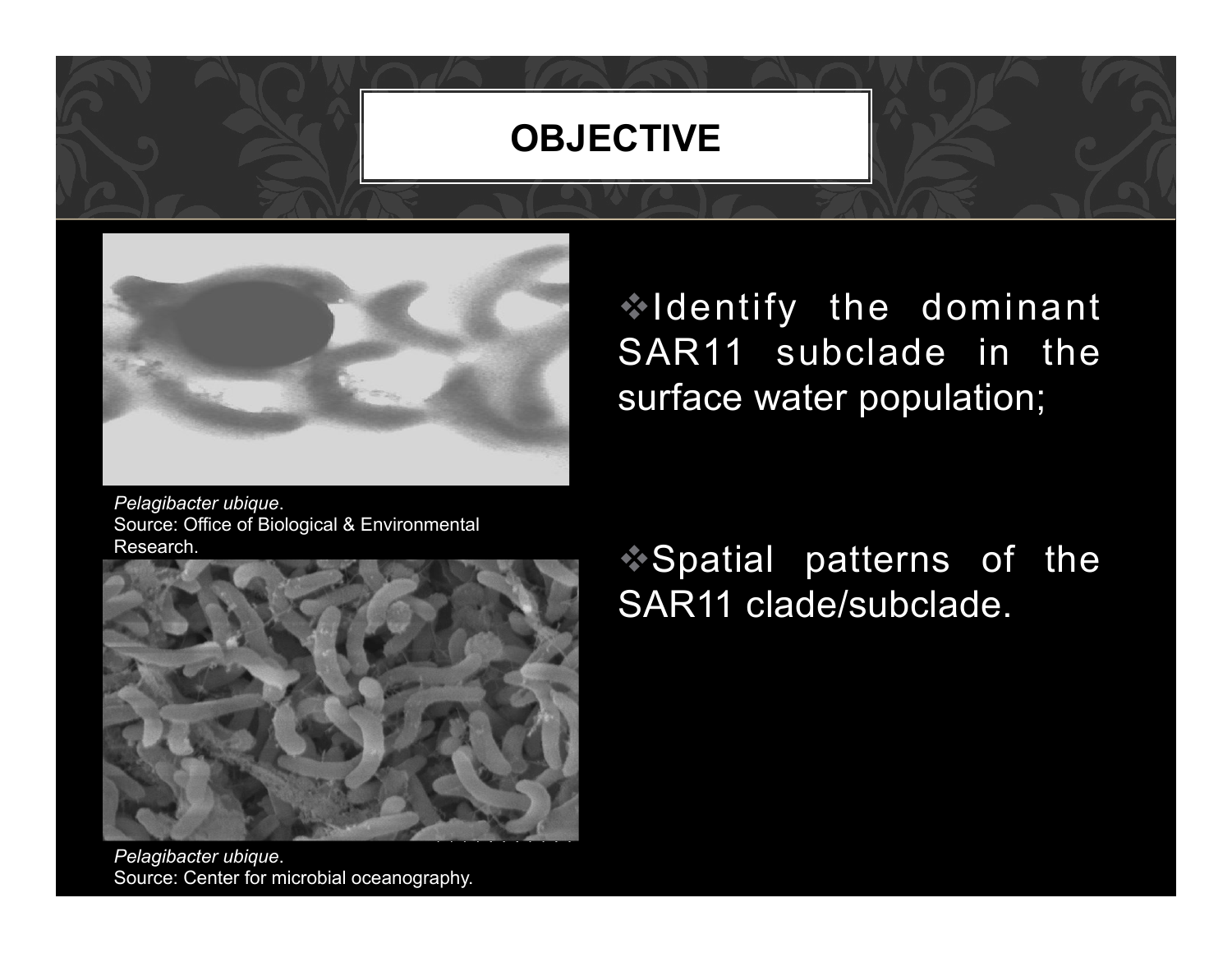

**LOCATIONS:**  MOBILE BAY- AL NORTHERN GULF OF MEXICO;

> **COLLECTED:**  SURFACE SAMPLES;

**FOUR SITES SAMPLED**:  $MB + DI = INSHORE$ CP + T35 = OFFSHORE

**VARIABLES:**  PHYSICAL- CHEMICAL AND BIOLOGICAL.

Image from Google Earth.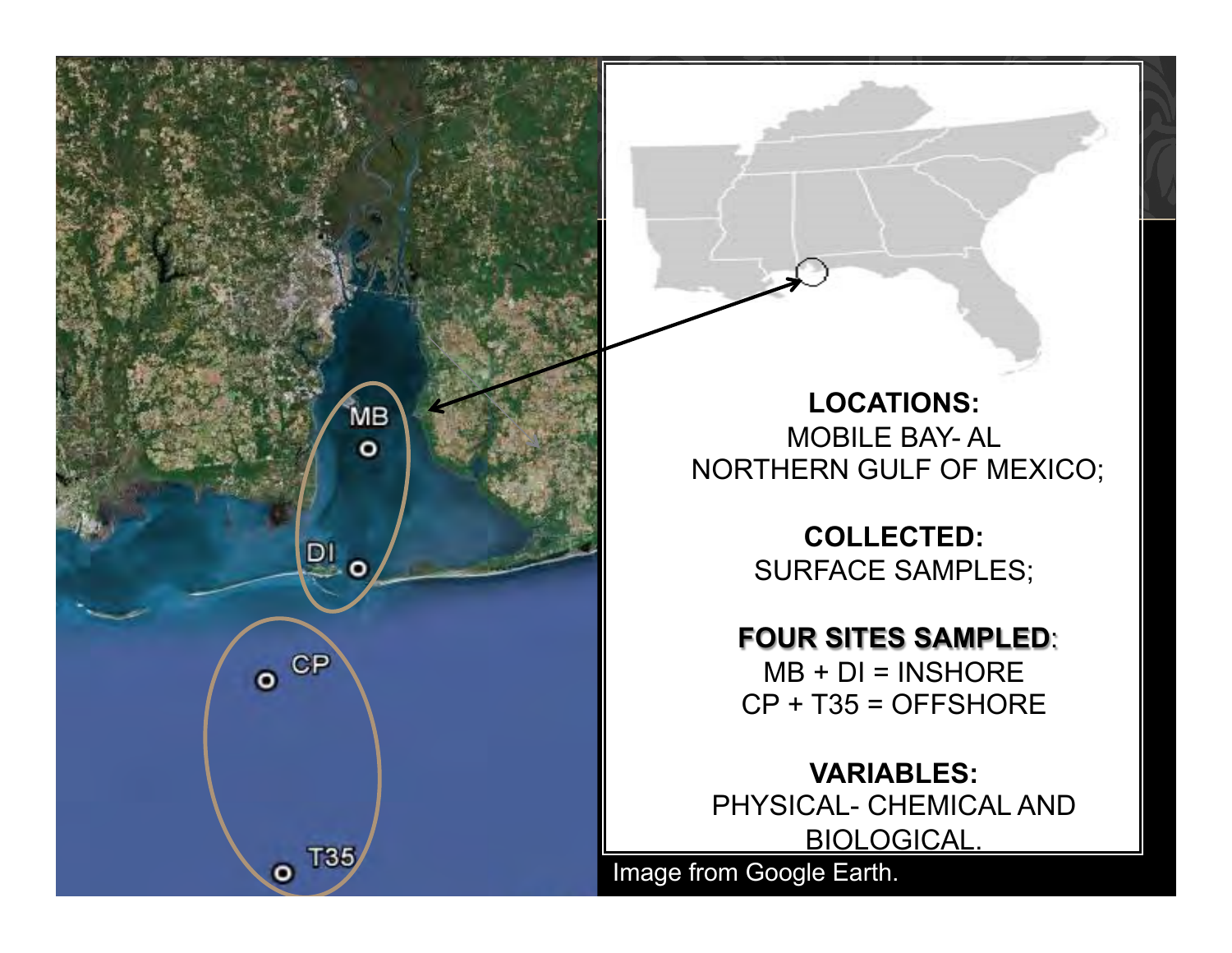

1. DNA extraction sequencing V6 region of 16S rRNA gene;

- 2. Identification of the SAR11 OTUs (79 OTUs);
- 3. Identification of the SAR11 OTUs subclade;

4. Comparison of SAR11 OTUs structure and environmental data (8 most abundant OTUs).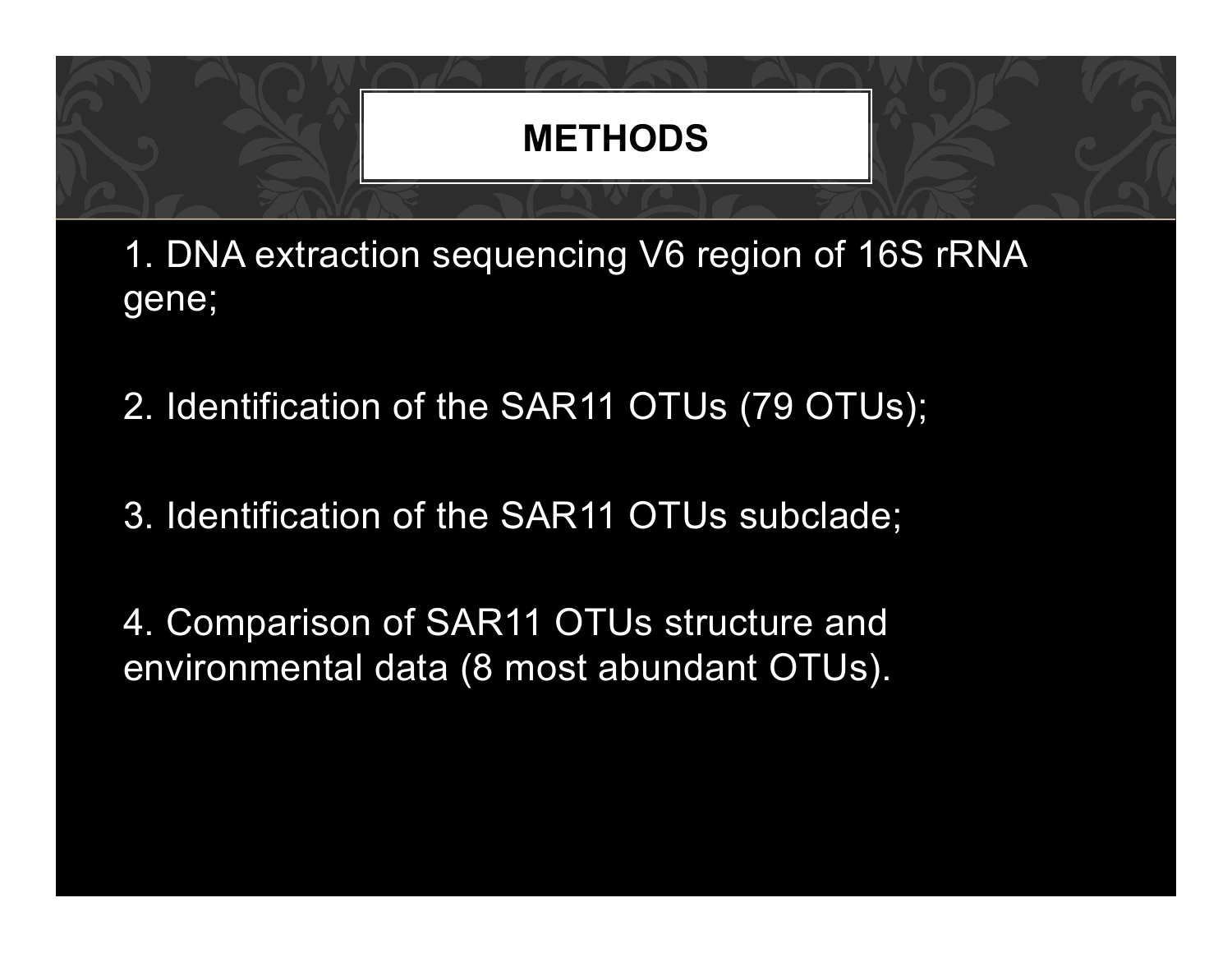**3 SUBCLADES DOMINANT: Ia, IIb AND IIIa**

# **HIGH ABUNDANT SUBCLADES**

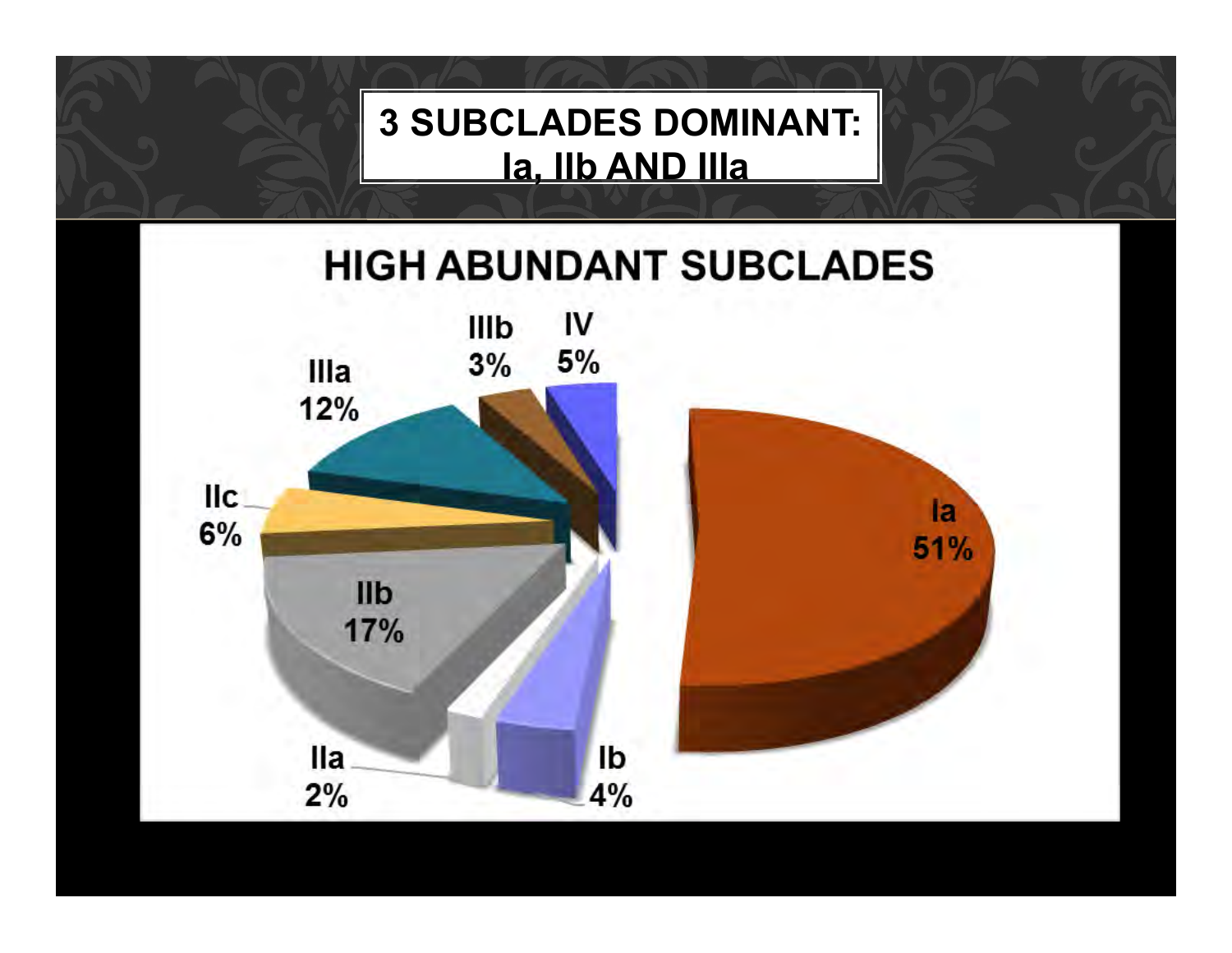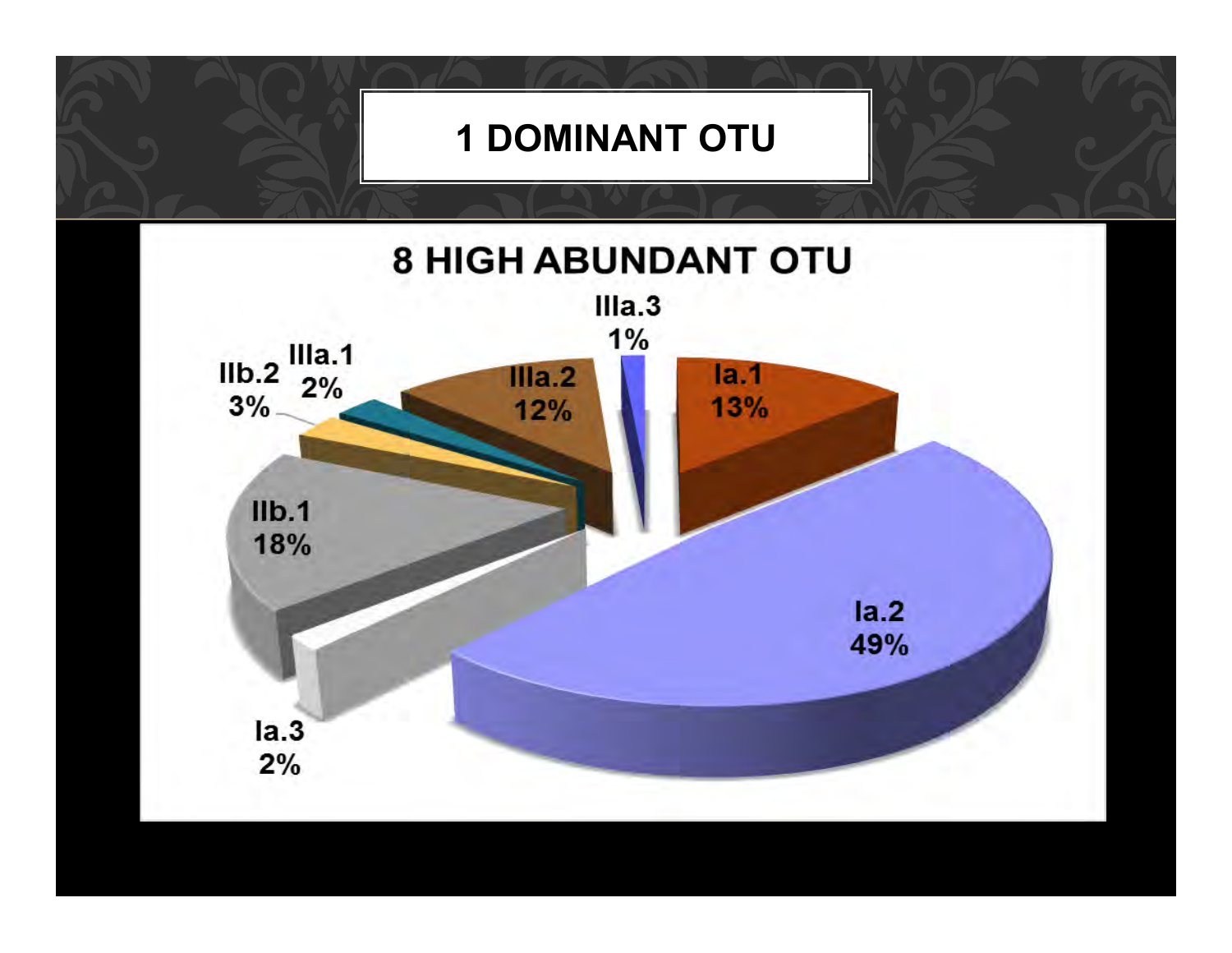#### **PHYSICAL-CHEMICAL VARIABLES: DIFFERENT VARIABILITY**

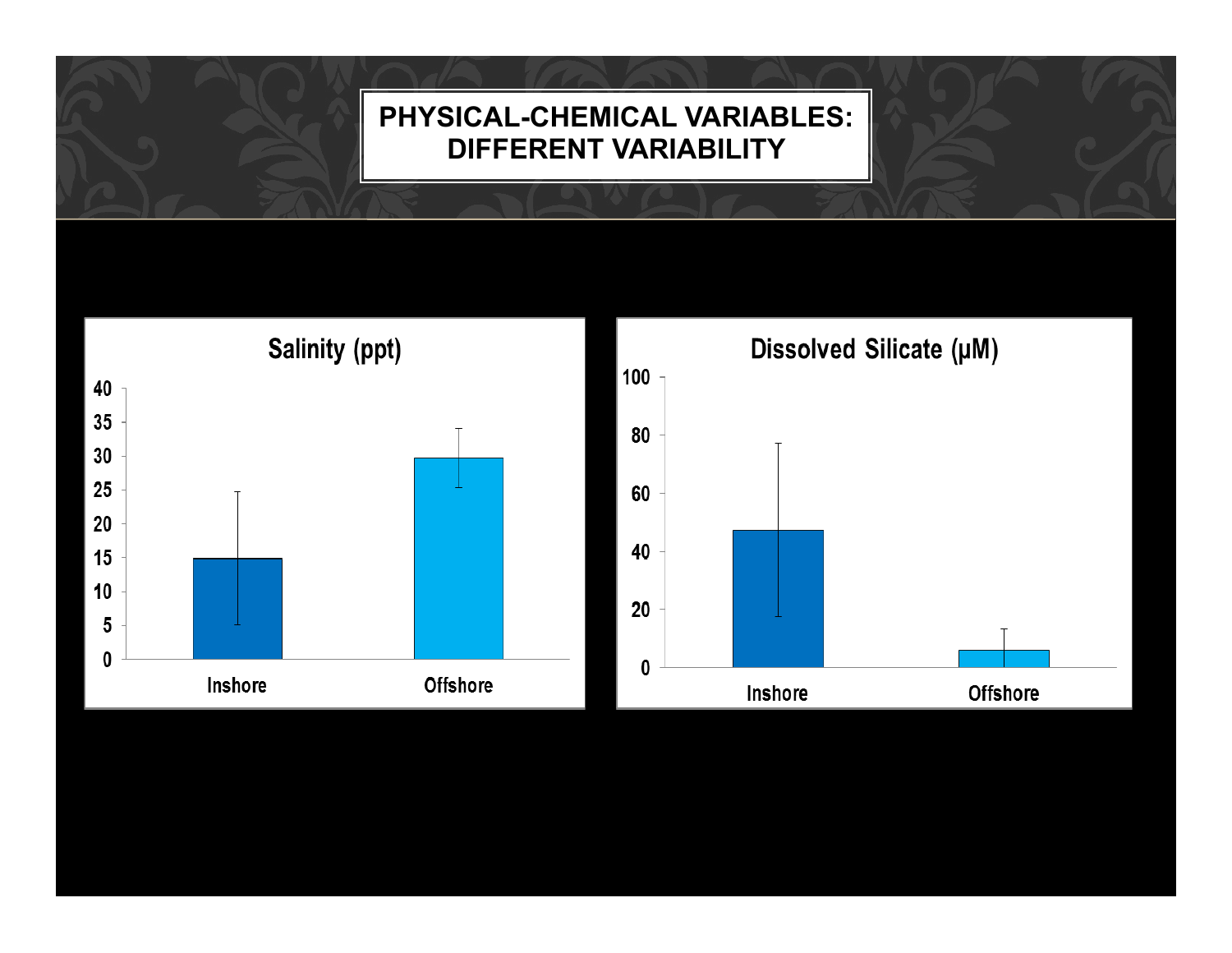## **BIOLOGICAL VARIABLES HIGHER INSHORE**

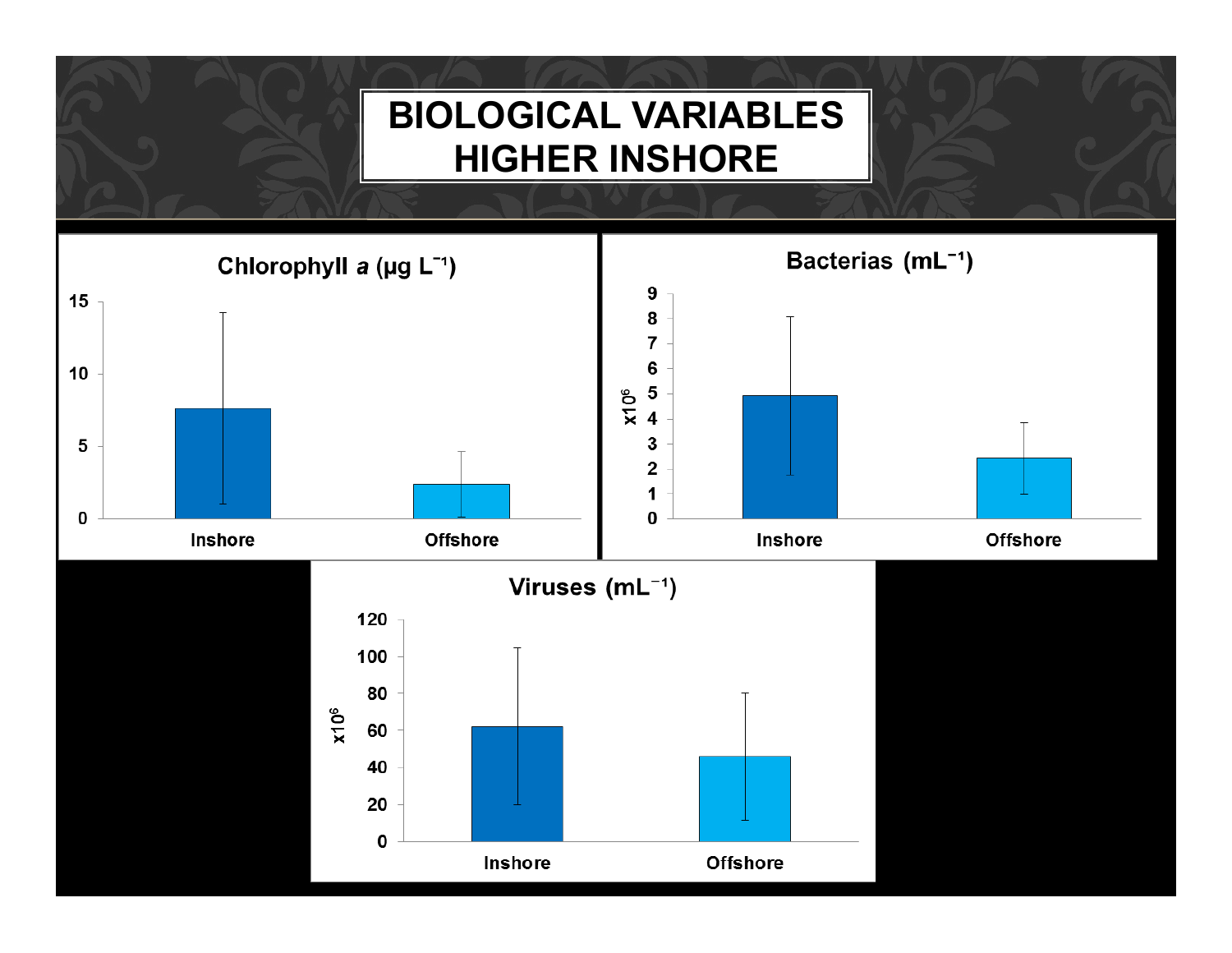#### **DOMINANT SUBCLADE IN SURFACE WATER: IN-OFFSHORE**



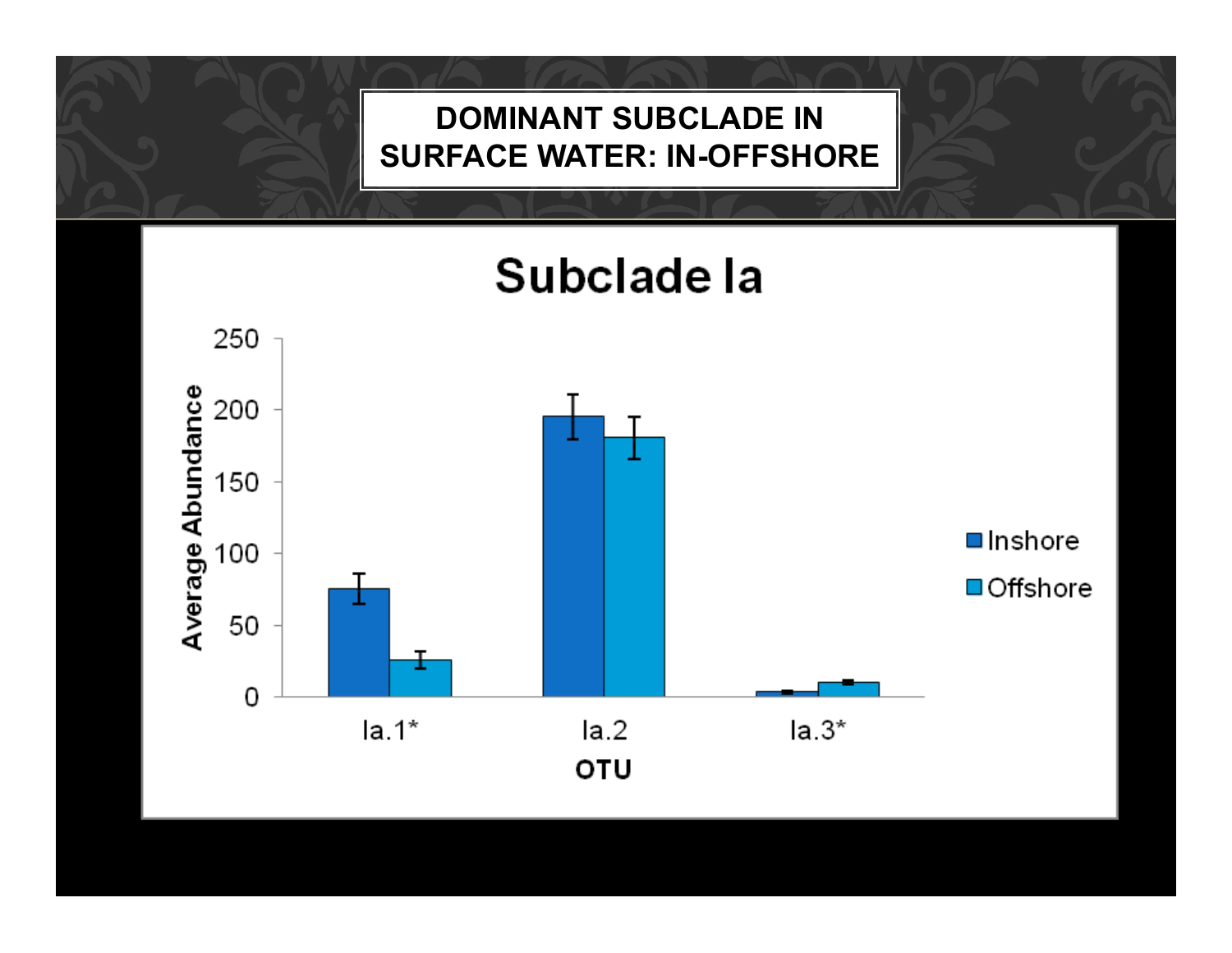## **DIFFERENT CORRELATIONS: IN – OFFSHORE VARIABLES**

| <b>OTU</b> | <b>Salinity</b> | <b>DSi</b> | chl a   | <b>Bacterias</b> | <b>Viruses</b> |
|------------|-----------------|------------|---------|------------------|----------------|
| $l$ la.1   | $-0.53$         | 0.46       | 0,51    | 0.62             | 0.54           |
| $l$ a.2    | 0.19            | $-0.08$    | 0.04    | 0.02             | $-0.11$        |
| l <b>a</b> | 0.46            | $-0.40$    | $-0.62$ | $-0.42$          | $-0.11$        |

Spearman correlation.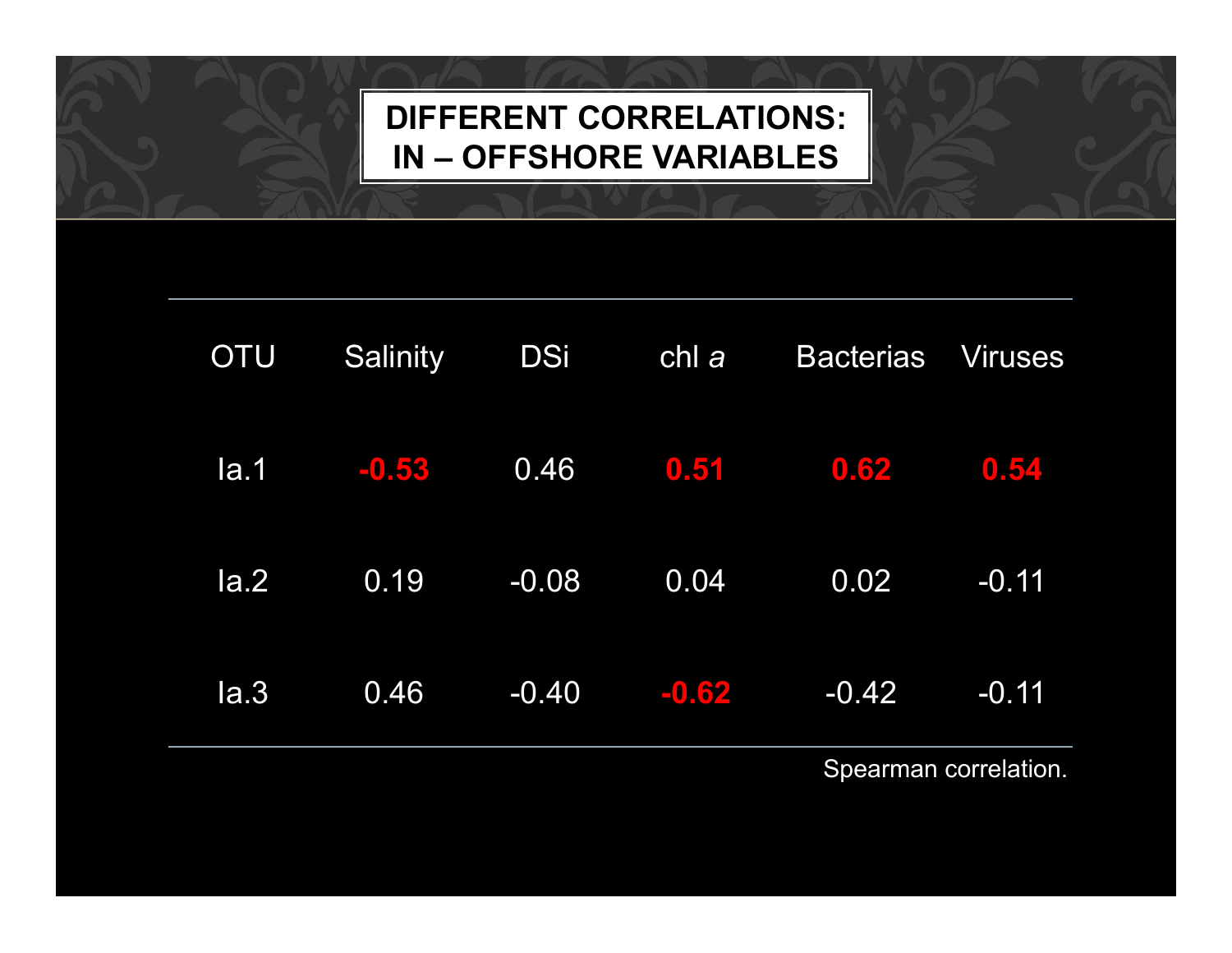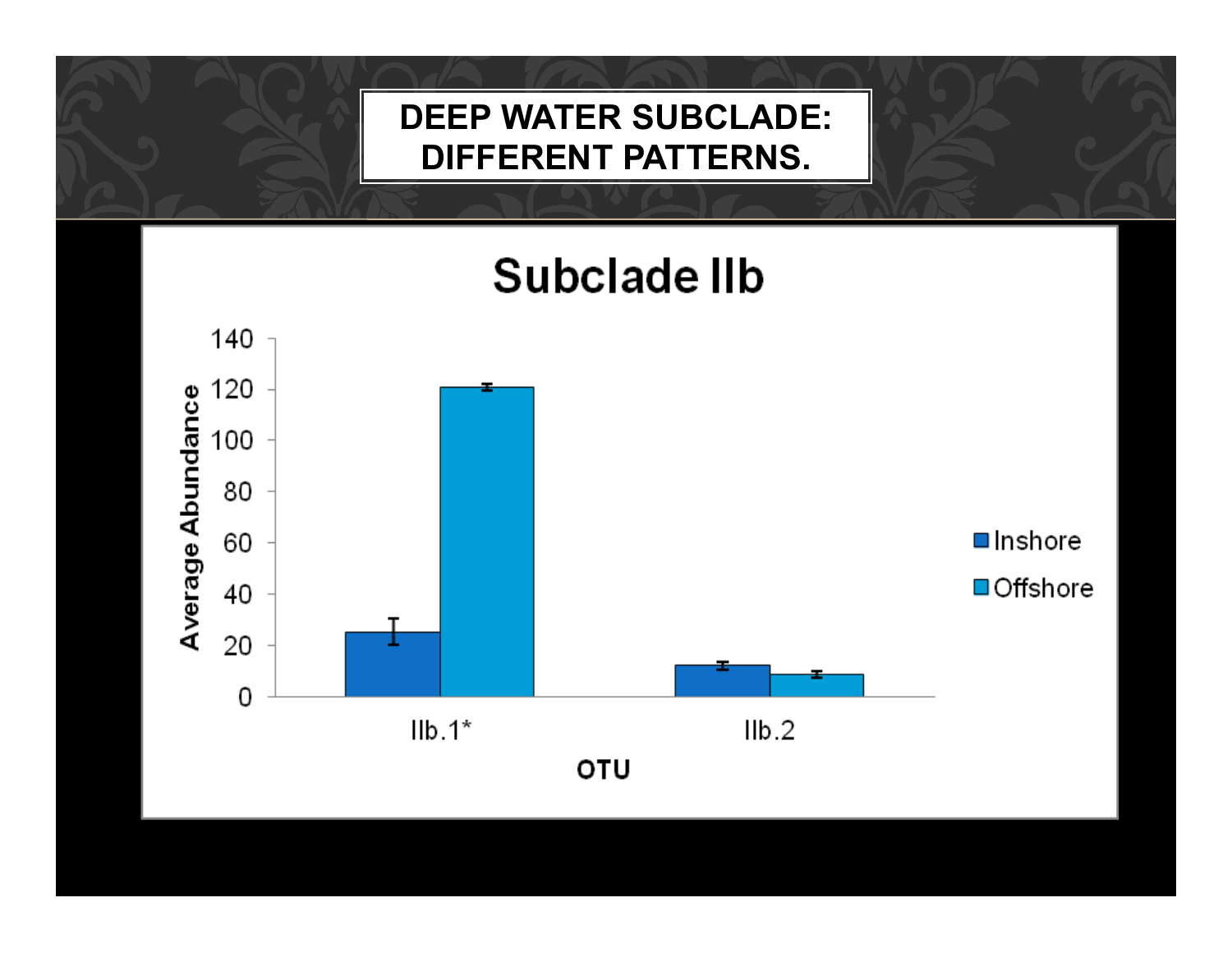## **POSITIVE CORRELATION: OFFSHORE VARIABLE**

| <b>OTU</b>     | <b>Salinity</b> | <b>DSi</b> | chl <i>a</i> | <b>Bacterias Viruses</b>        |                      |
|----------------|-----------------|------------|--------------|---------------------------------|----------------------|
|                | $11b.1$ 0.66    |            |              | $-0.48$ $-0.70$ $-0.59$ $-0.57$ |                      |
| I <sub>1</sub> | 0.01            |            | $0.17$ 0.18  | 0.10                            | $-0.02$              |
|                |                 |            |              |                                 | Choarman corrolation |

Spearman correlation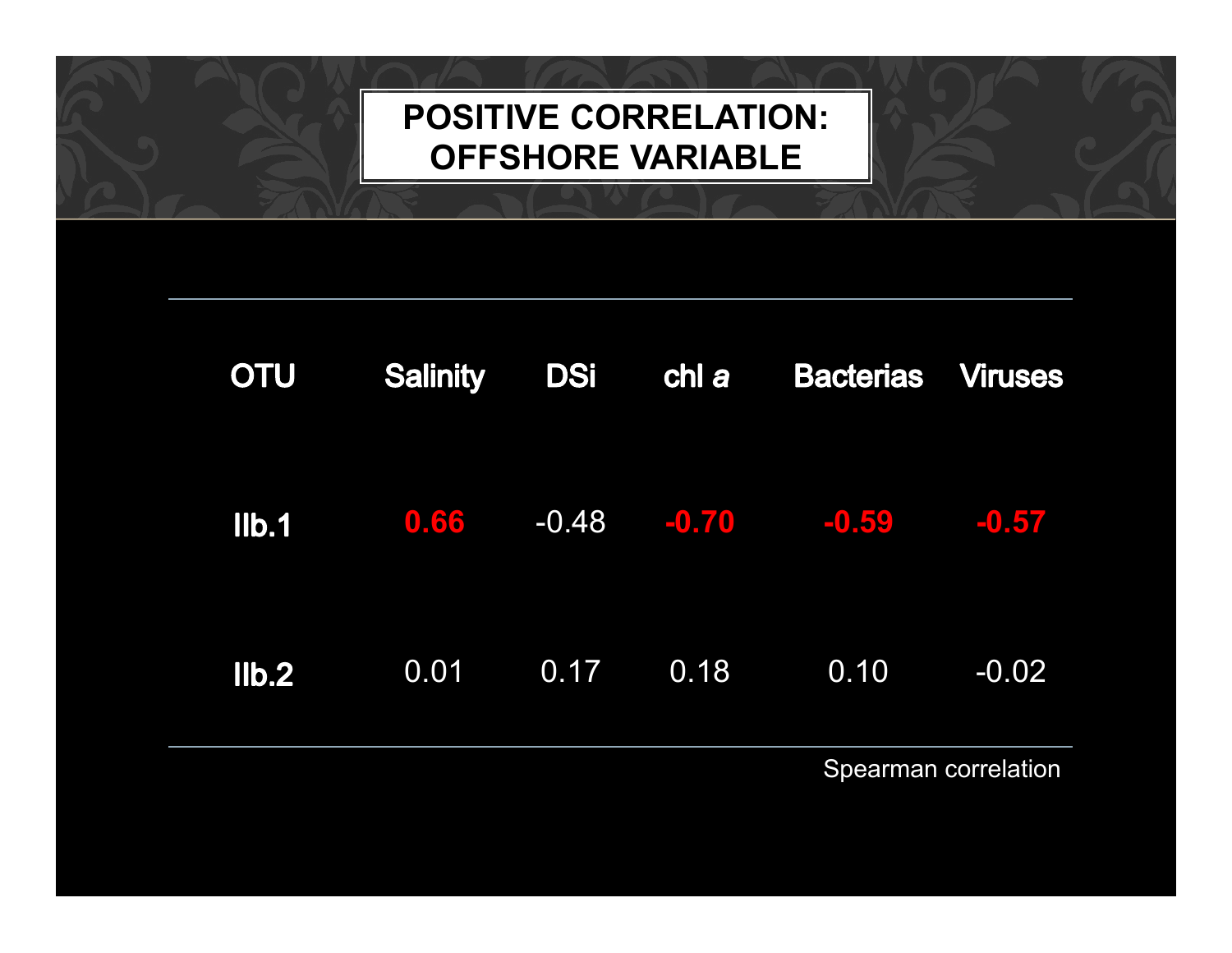## **FRESHWATER SUBCLADE HIGHER INSHORE.**

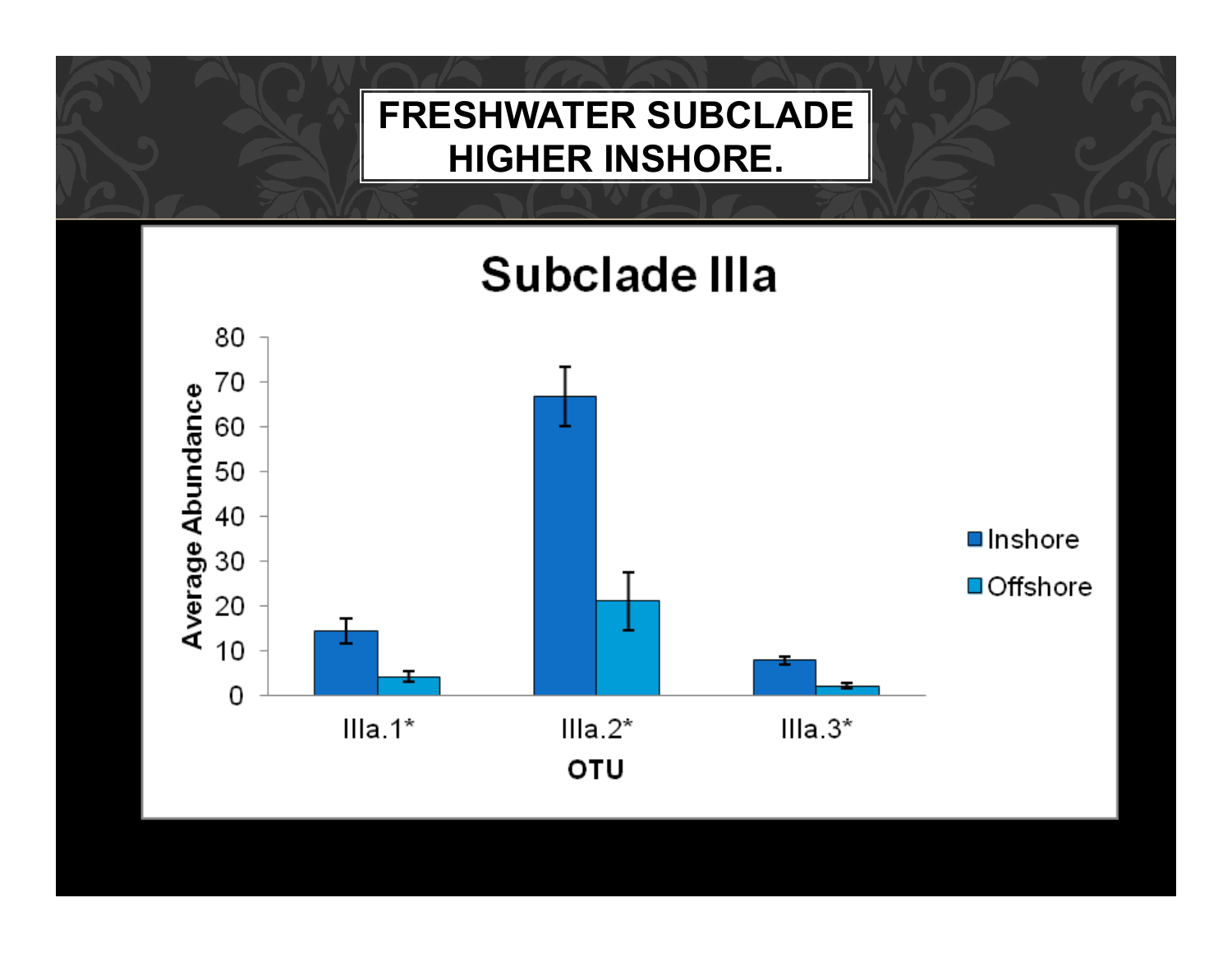## **POSITIVE CORRELATION: INSHORE VARIABLES**

| <b>OTU</b> | <b>Salinity</b>                     | <b>DSi</b> | $ $ chl $ a $ | <b>Bacterias Viruses</b> |      |
|------------|-------------------------------------|------------|---------------|--------------------------|------|
|            | <b>IIIa.1</b> $-0.65$ $0.54$ $0.58$ |            |               | 0.25                     | 0.02 |
|            | $IIIa.2$ $-0.64$ $0.64$ $0.65$      |            |               | $\overline{0.45}$        | 0.11 |
| IIIa.3     | $-0.48$                             |            | 0.50 0.60     | 0.45                     | 0.09 |

Spearman correlation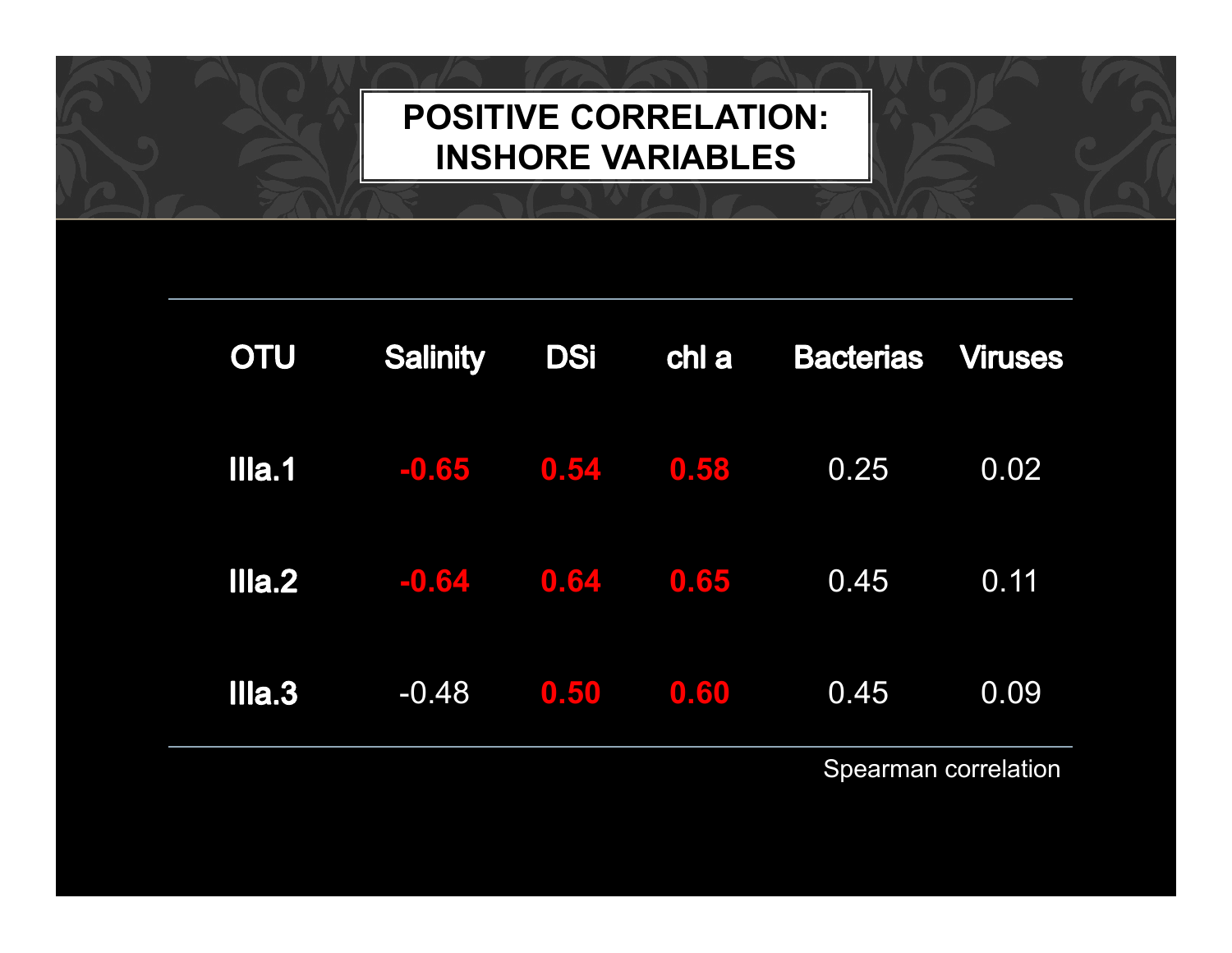## **SUMMARY OF DOMINANT SUBCLADES**

| Subclade   | <b>OTU</b>  | In/Out           | <b>Positive</b><br>correlation      | <b>Negative</b><br>correlation  |
|------------|-------------|------------------|-------------------------------------|---------------------------------|
| la         | Ia.1        | Inshore          | chl a/ Bacterias/<br><b>Viruses</b> | Salinity                        |
|            | $l$ a.2     | Inshore/Offshore |                                     |                                 |
|            | Ia.3        | <b>Offshore</b>  | J                                   | chl a                           |
| <b>IIb</b> | $I$ l $b.1$ | <b>Offshore</b>  | <b>Salinity</b>                     | Dsi/ chl a/<br><b>Bacterias</b> |
|            | Ilb.2       | Inshore/Offshore | I                                   |                                 |
| Illa       | IIIa.1      | Inshore          | DSi/ chl a                          | Salinity                        |
|            | IIa.2       | Inshore          | DSi/ chl a                          | Salinity                        |
|            | IIa.3       | Inshore          | DSi/ chl a                          |                                 |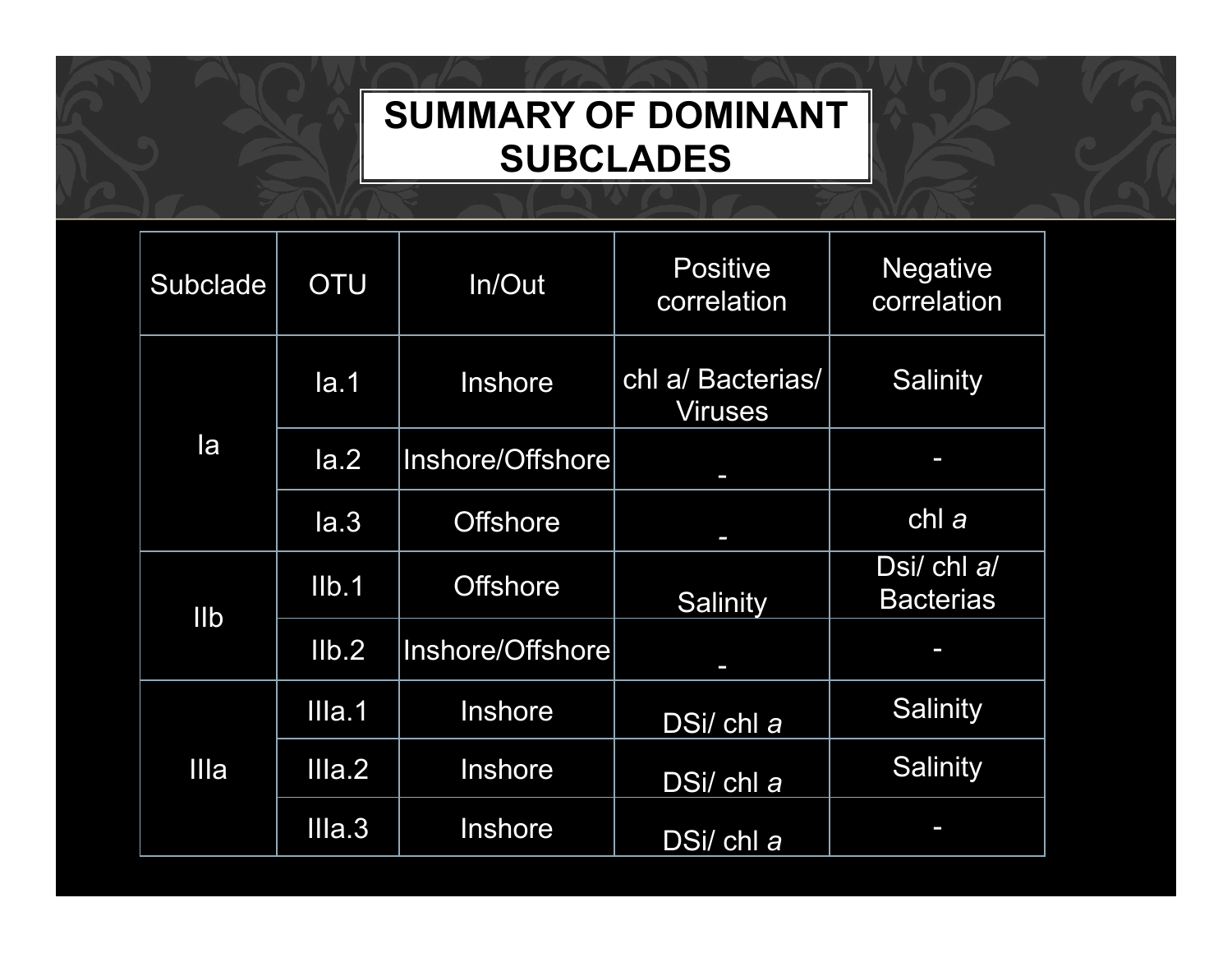# **NOAA- NGI INTERNSHIP PROGRAM**

**Challenge;** 

 $\rightarrow$  Value of my internship experience;

Collaborations;

 $\rightarrow$  NOAA as a career.